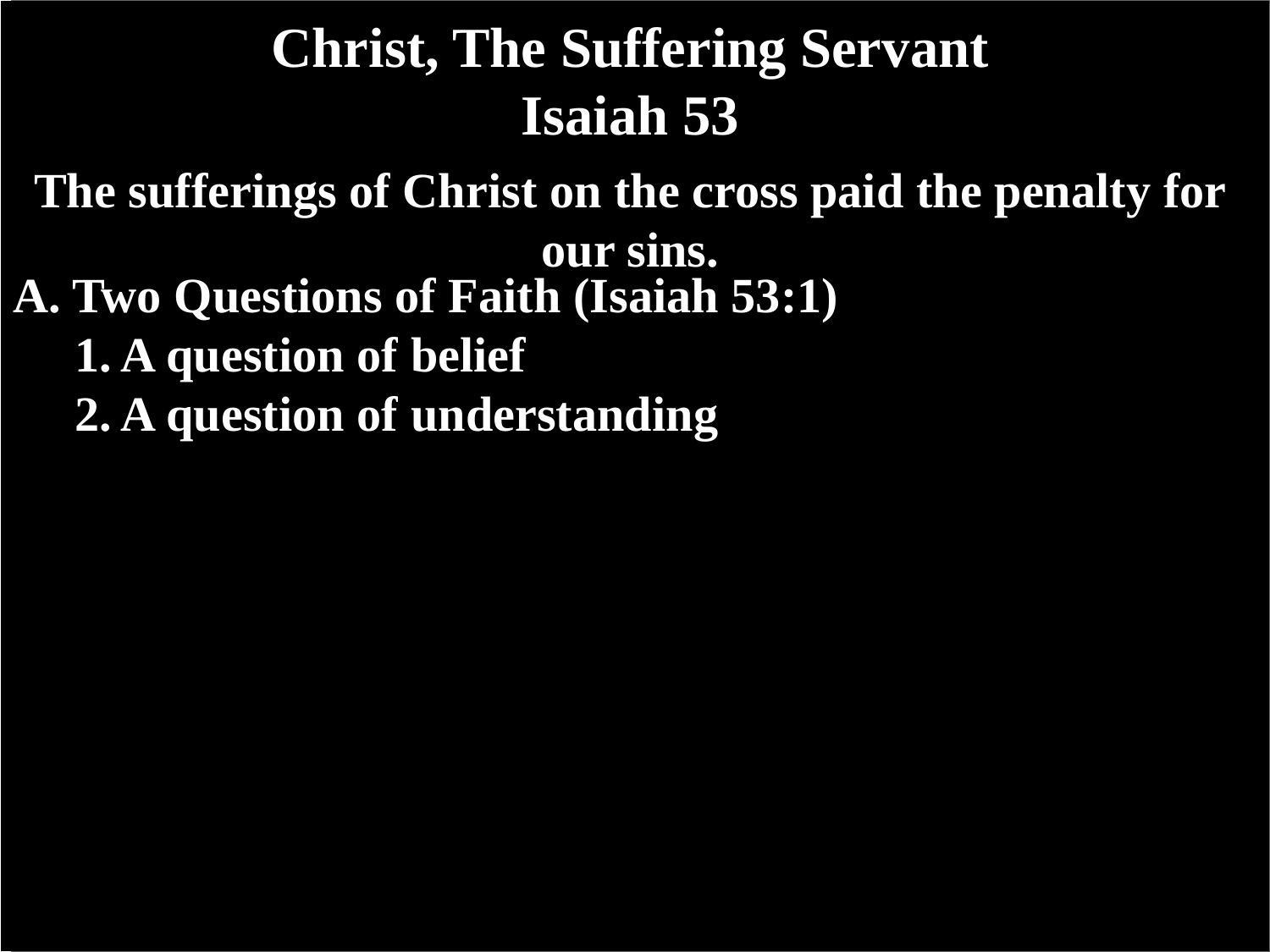**The sufferings of Christ on the cross paid the penalty for** 

**our sins.**

- **B. The Suffering of the Savior (Isaiah 53:2-9)**
	- **1. His setting (53:2)**
	- **2. His separation from men (53:3)**
	- **3. His separation from God (53:4)**
	- **4. His sacrifice for sin (53:5-6)**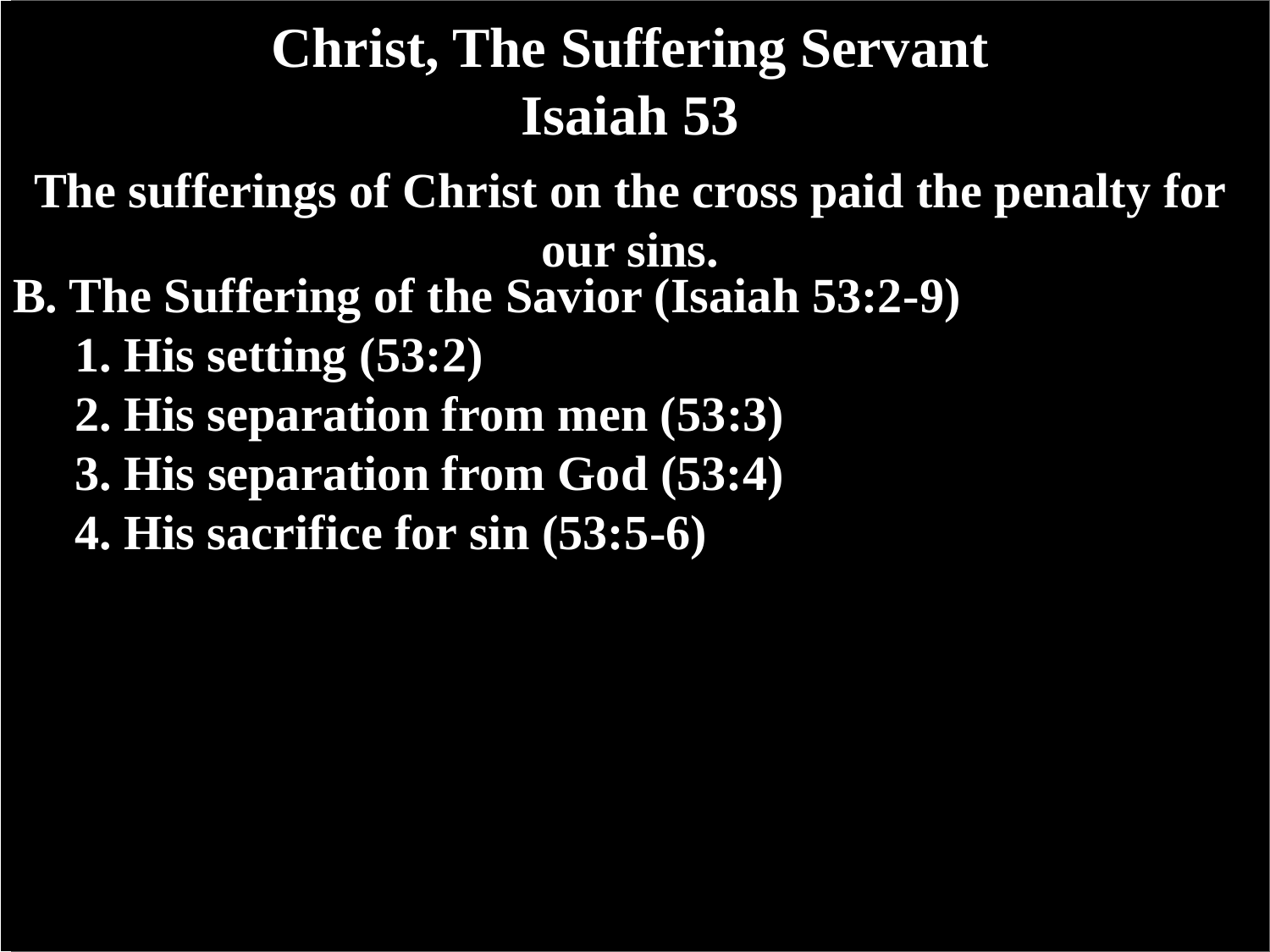**The sufferings of Christ on the cross paid the penalty for our sins.**

**B. The Suffering of the Savior (Isaiah 53:2-9) - continued 5. His sacrifice for sin (53:5-6) a. For God's judgment b. For God's peace Romans 5:10, Ephesians 2:14 6. His silence (53:7) 1 Peter 2:23 7. His sinlessness (53:8-9)**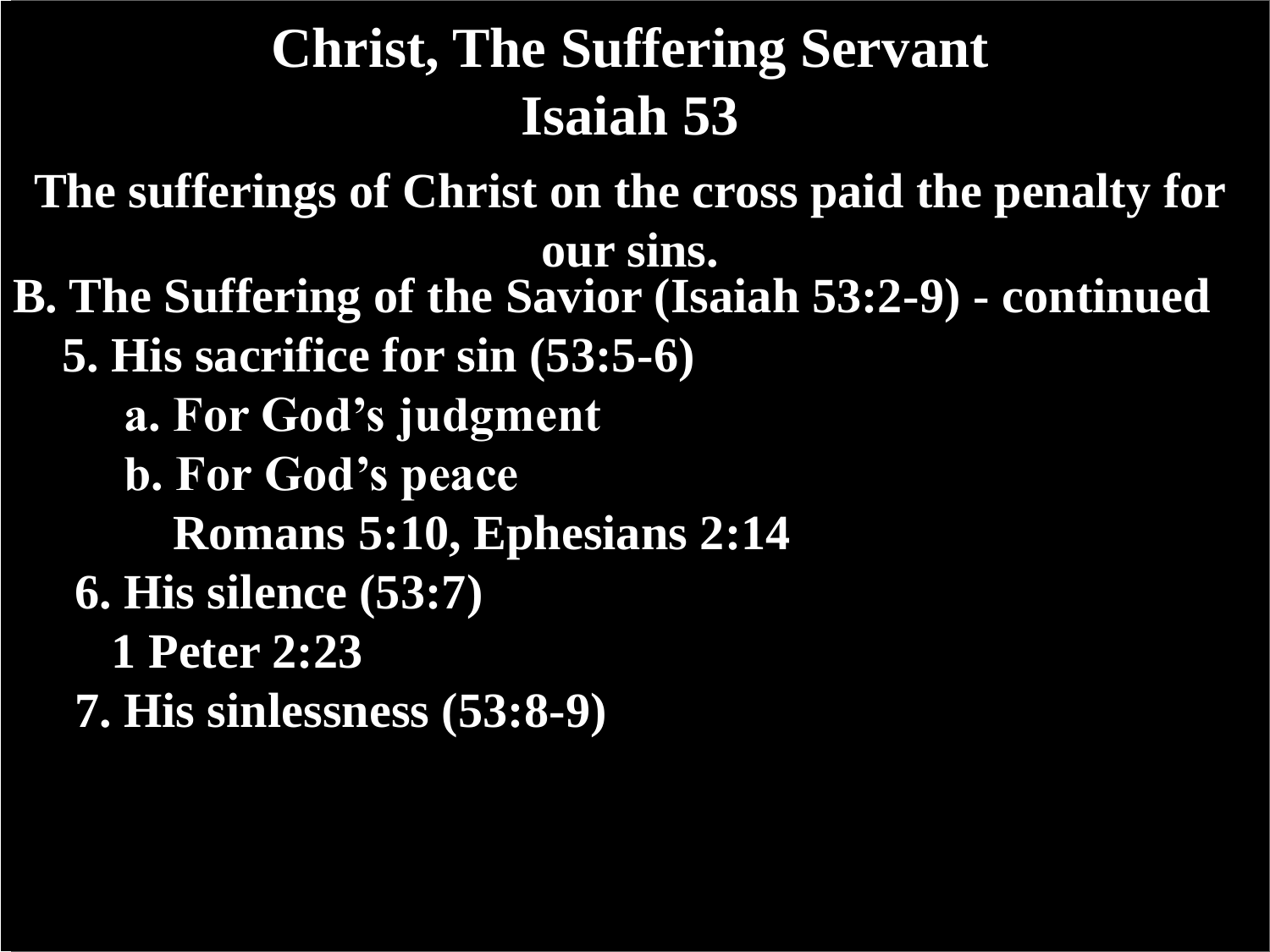**The sufferings of Christ on the cross paid the penalty for our sins.**

- **B. The Satisfaction of the Savior (Isaiah 53:10-12)**
	- **1. The plan of God fulfilled (53:10a)**
		- **1 Peter 1:20**

#### **2. The payment for sin made (53:10b) 1 John 4:10**

- **3. The progeny of Christ justified (53:11)**
- **4. The prize of Christ rewarded (53:12)**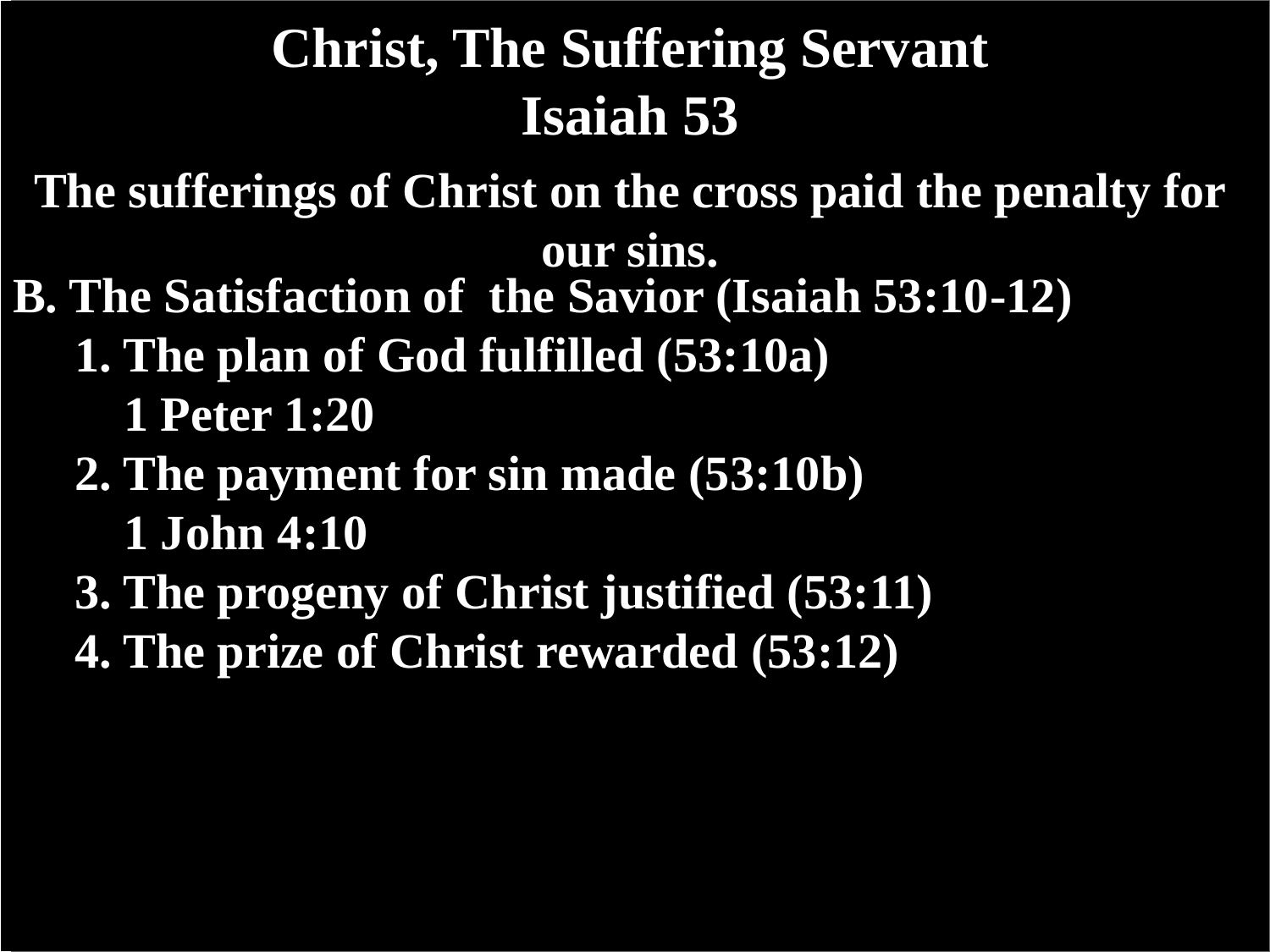#### **A Restored Marriage Isaiah 54**

#### **We can be reconciled to God through Christ**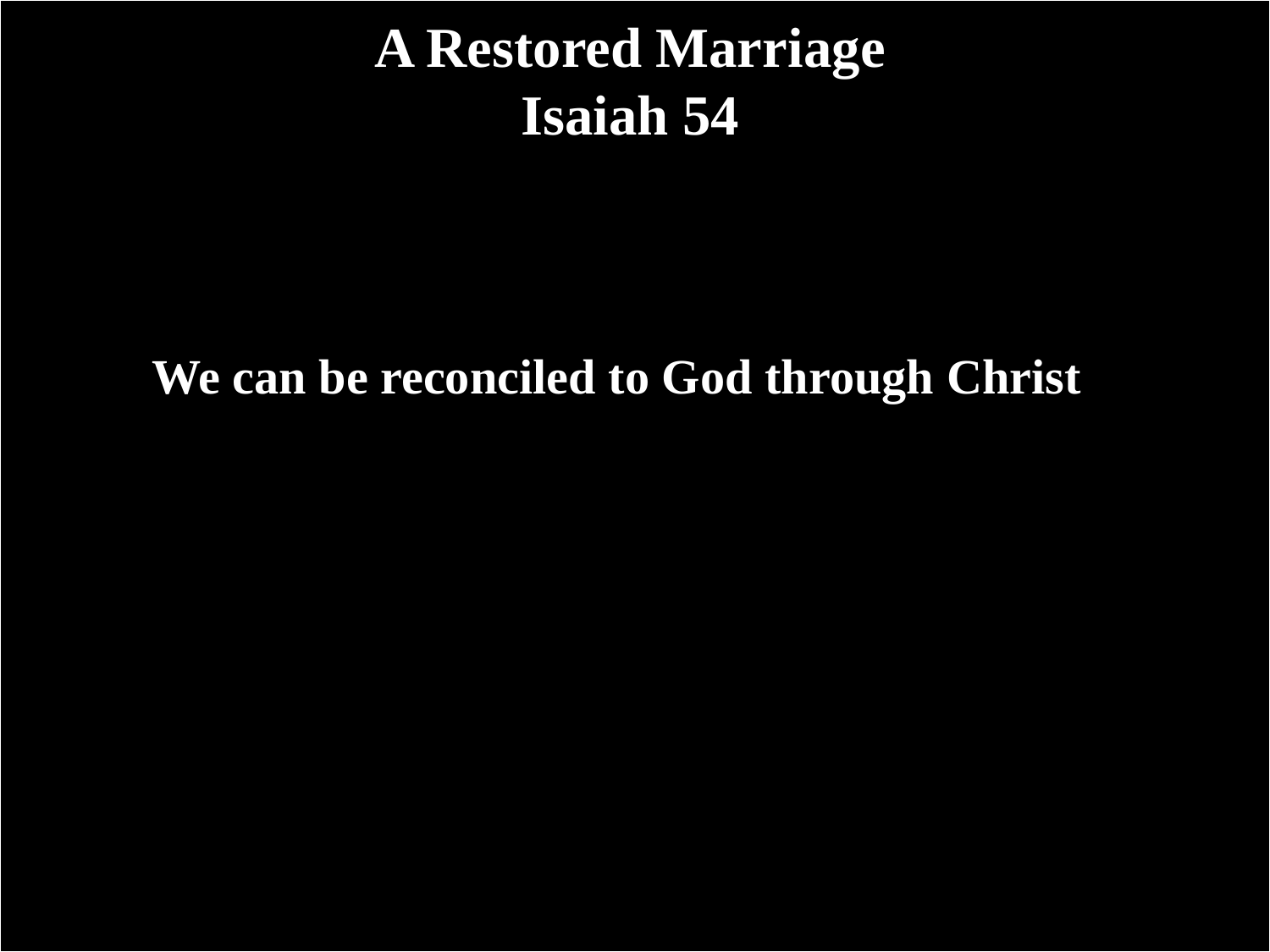**Reverses the "divorcement" of Isaiah 50**

- **A. The results of restoration are singing and fruitfulness (54:1-4)**
	- **1. Exaltation (v 1)**

**Isaiah 54:1**

**Sing, O barren, thou that didst not bear; break forth into singing, and cry aloud, thou that didst not travail with child: for more are the children of the desolate than the children of the married wife, saith the LORD.**

**Galatians 4:27**

**For it is written, Rejoice, thou barren that bearest not; break forth and cry, thou that travailest not: for the desolate hath many more children than she which hath an husband.**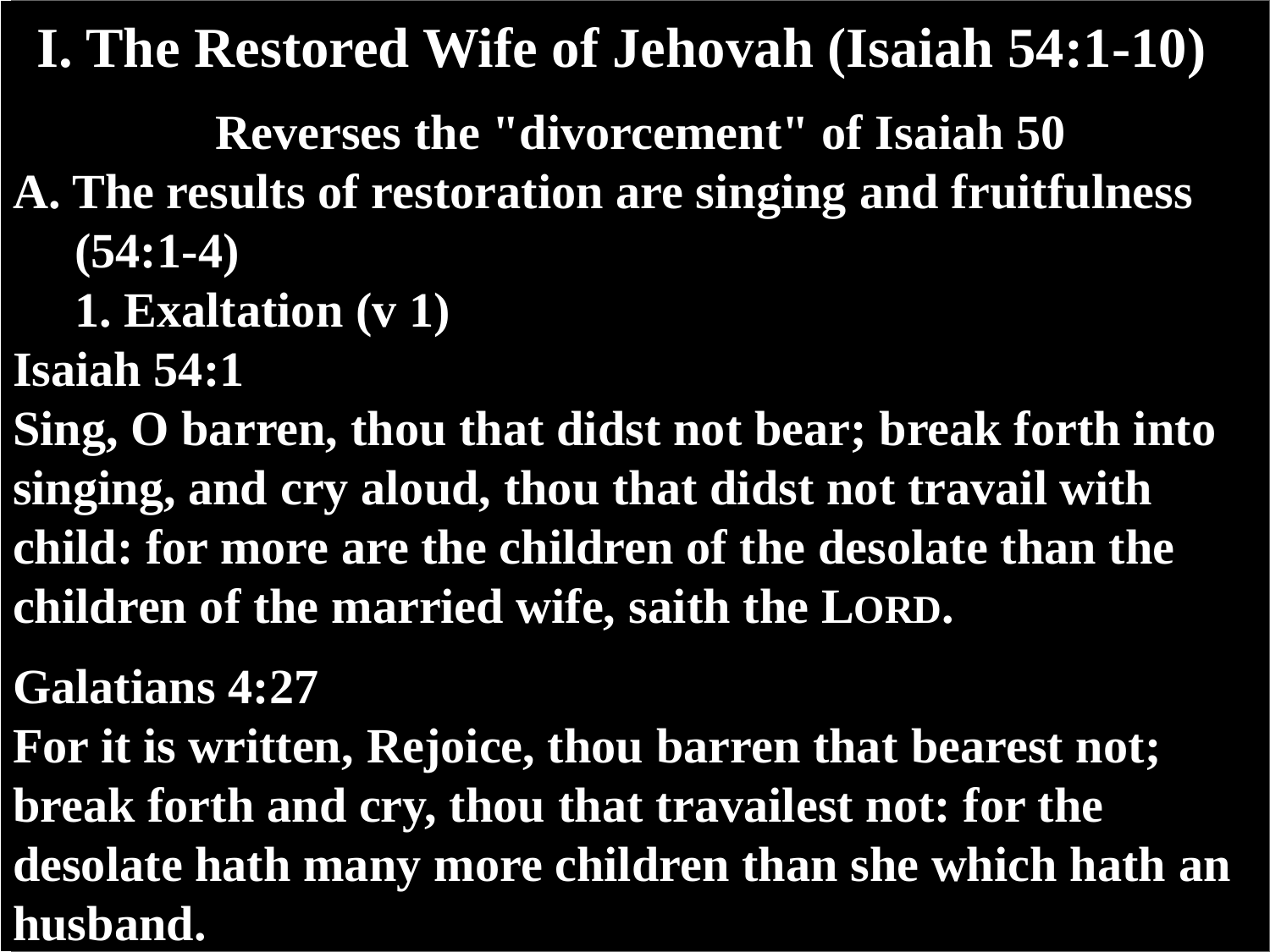**Reverses the "divorcement" of Isaiah 50**

- **A. The results of restoration (54:1-4) - continued**
	- **2. Expansion (vv 2-3)**
- **Isaiah 54:2-3**
- **2 Enlarge the place of thy tent, and let them stretch forth the curtains of thine habitations: spare not, lengthen thy cords, and strengthen thy stakes;**
- **3 For thou shalt break forth on the right hand and on the left; and thy seed shall inherit the Gentiles, and make the desolate cities to be inhabited.**

**Witness the full extent of God's promises**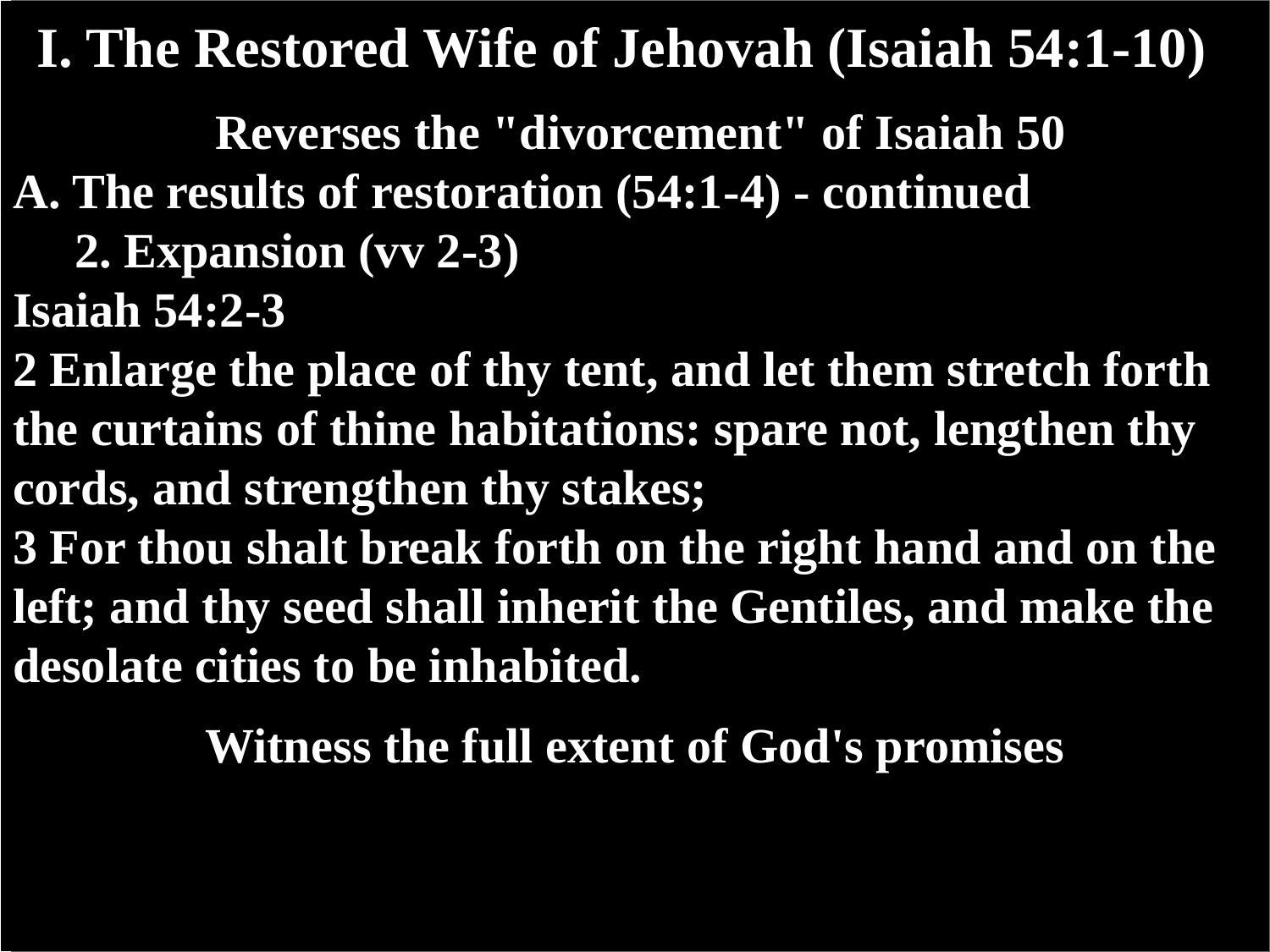**Reverses the "divorcement" of Isaiah 50**

- **A. The results of restoration (54:1-4)**
	- **3. Exoneration (v 4)**
- **Isaiah 54:4**

**Fear not; for thou shalt not be ashamed: neither be thou confounded; for thou shalt not be put to shame: for thou shalt forget the shame of thy youth, and shalt not remember the reproach of thy widowhood any more.**

**The past is past**

**Hebrews 10:17**

**And their sins and iniquities will I remember no more.**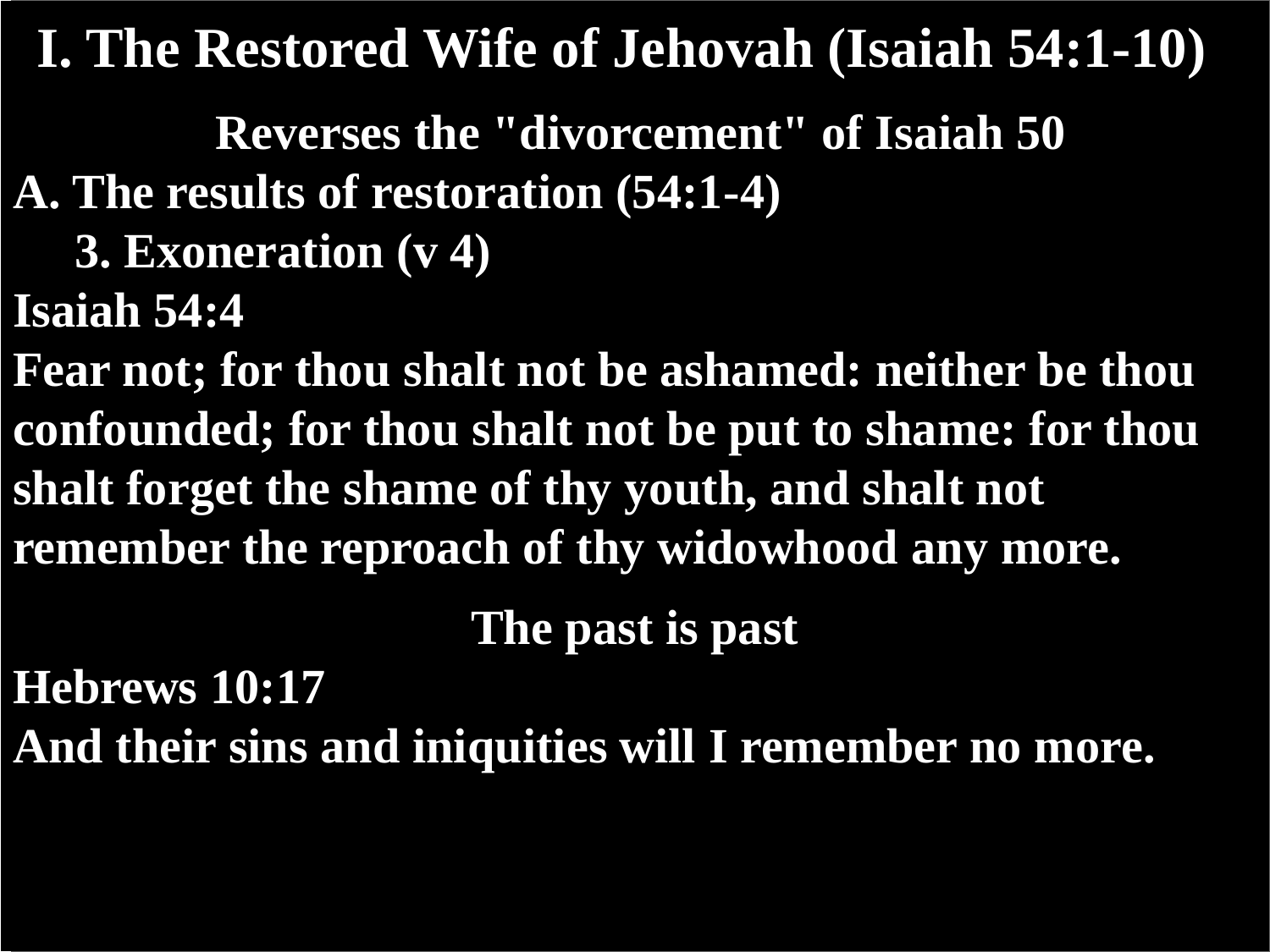**Reverses the "divorcement" of Isaiah 50**

- **B. The reason for the restoration - Redemption by God (54:5-10)**
	- **1. The agent - God's son - Christ (v 5)**
- **Isaiah 54:5**
- **For thy Maker is thine husband; the LORD of hosts is his name; and thy Redeemer the Holy One of Israel; The God of the whole earth shall he be called.**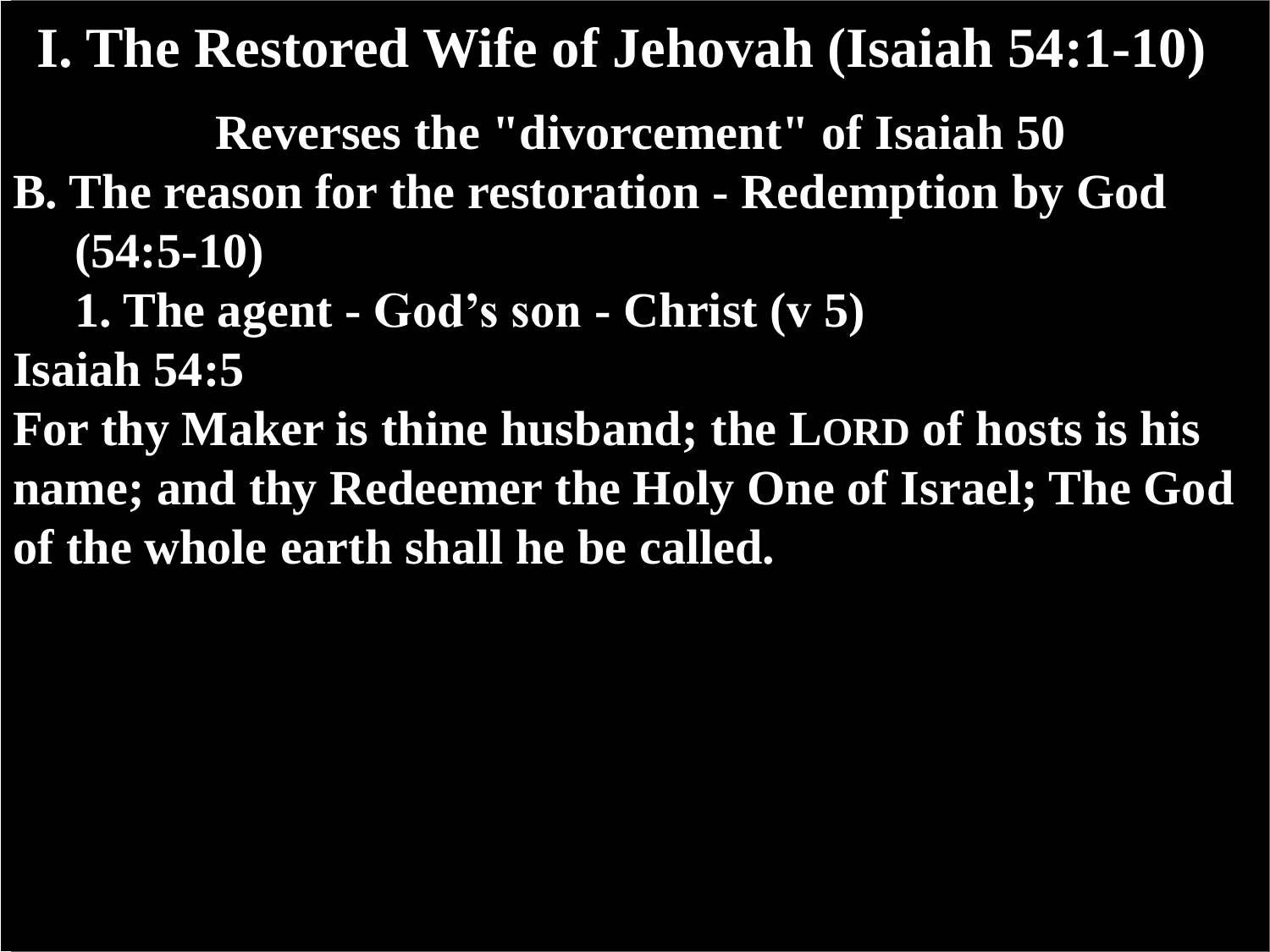**Reverses the "divorcement" of Isaiah 50**

- **B. The reason for the restoration - Redemption by God (54:5-10) - continued**
	- **2. The action - God's mercy (vv 6-9)**

**Isaiah 54:6-9**

- **6 For the LORD hath called thee as a woman forsaken and grieved in spirit, and a wife of youth, when thou wast refused, saith thy God.**
- **7 For a small moment have I forsaken thee; but with great mercies will I gather thee.**
- **8 In a little wrath I hid my face from thee for a moment;**
- **but with everlasting kindness will I have mercy on thee, saith the LORD thy Redeemer.**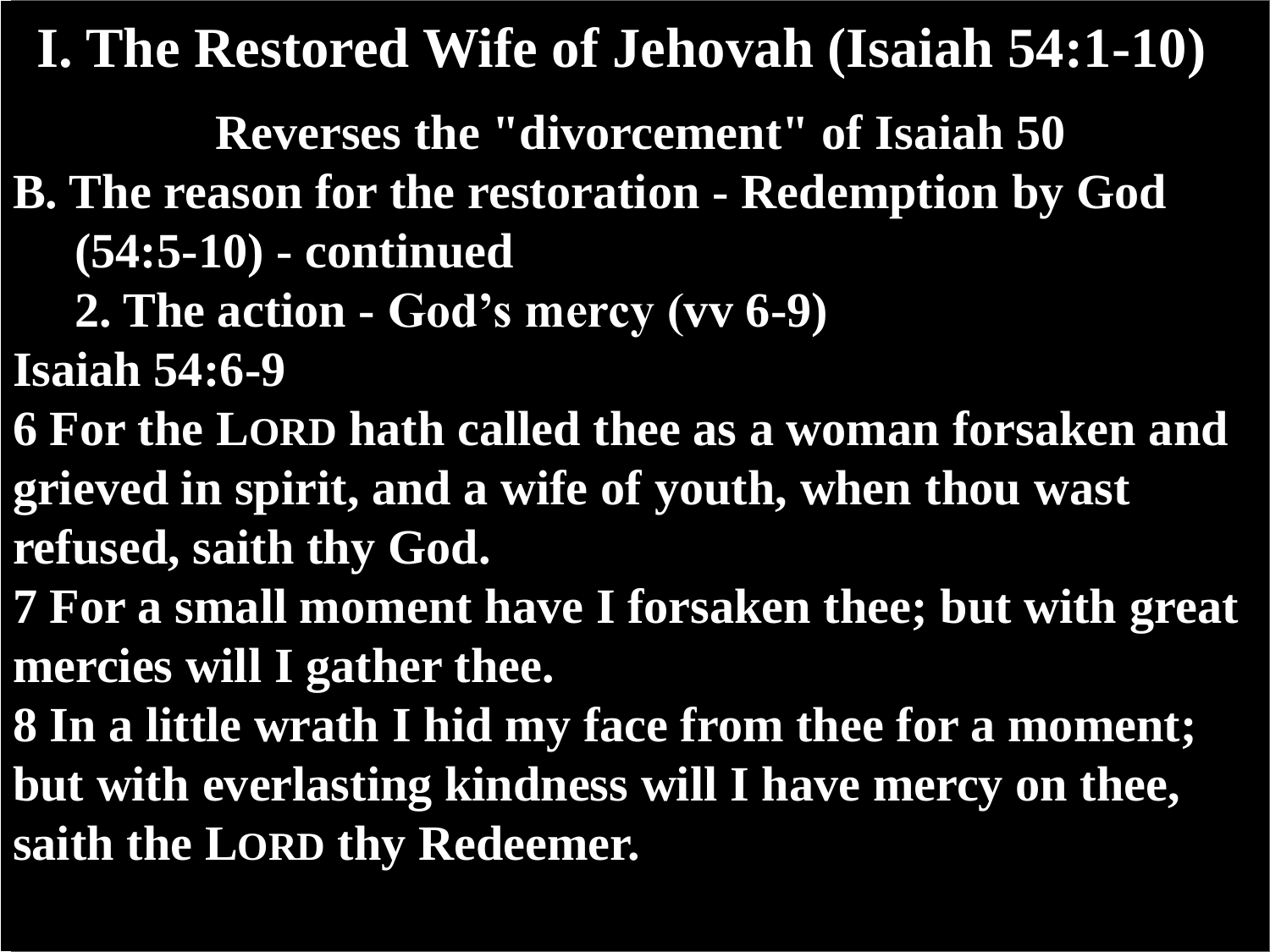**Reverses the "divorcement" of Isaiah 50**

- **B. The reason for the restoration - Redemption by God (54:5-10) - continued**
	- **2. The action - God's mercy (vv 6-9)**

**Isaiah 54:6-9**

**9 For this is as the waters of Noah unto me: for as I have sworn that the waters of Noah should no more go over the earth; so have I sworn that I would not be wroth with thee, nor rebuke thee.**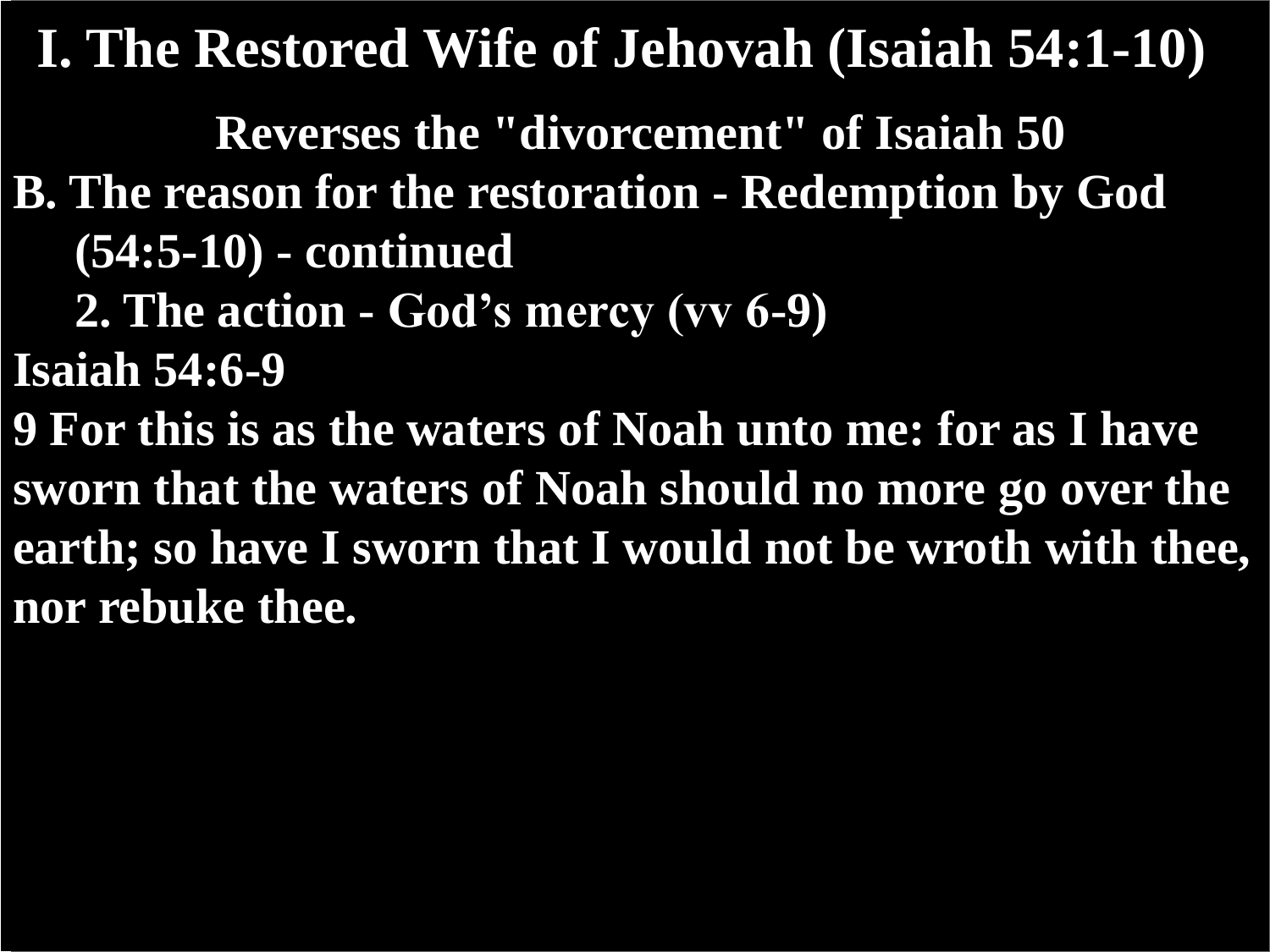**Reverses the "divorcement" of Isaiah 50**

- **B. The reason for the restoration - Redemption by God (54:5-10) - continued**
	- **3. The agreement - God's covenant (v 10)**

**Isaiah 54:10**

**For the mountains shall depart, and the hills be removed; but my kindness shall not depart from thee, neither shall the covenant of my peace be removed, saith the LORD that hath mercy on thee.**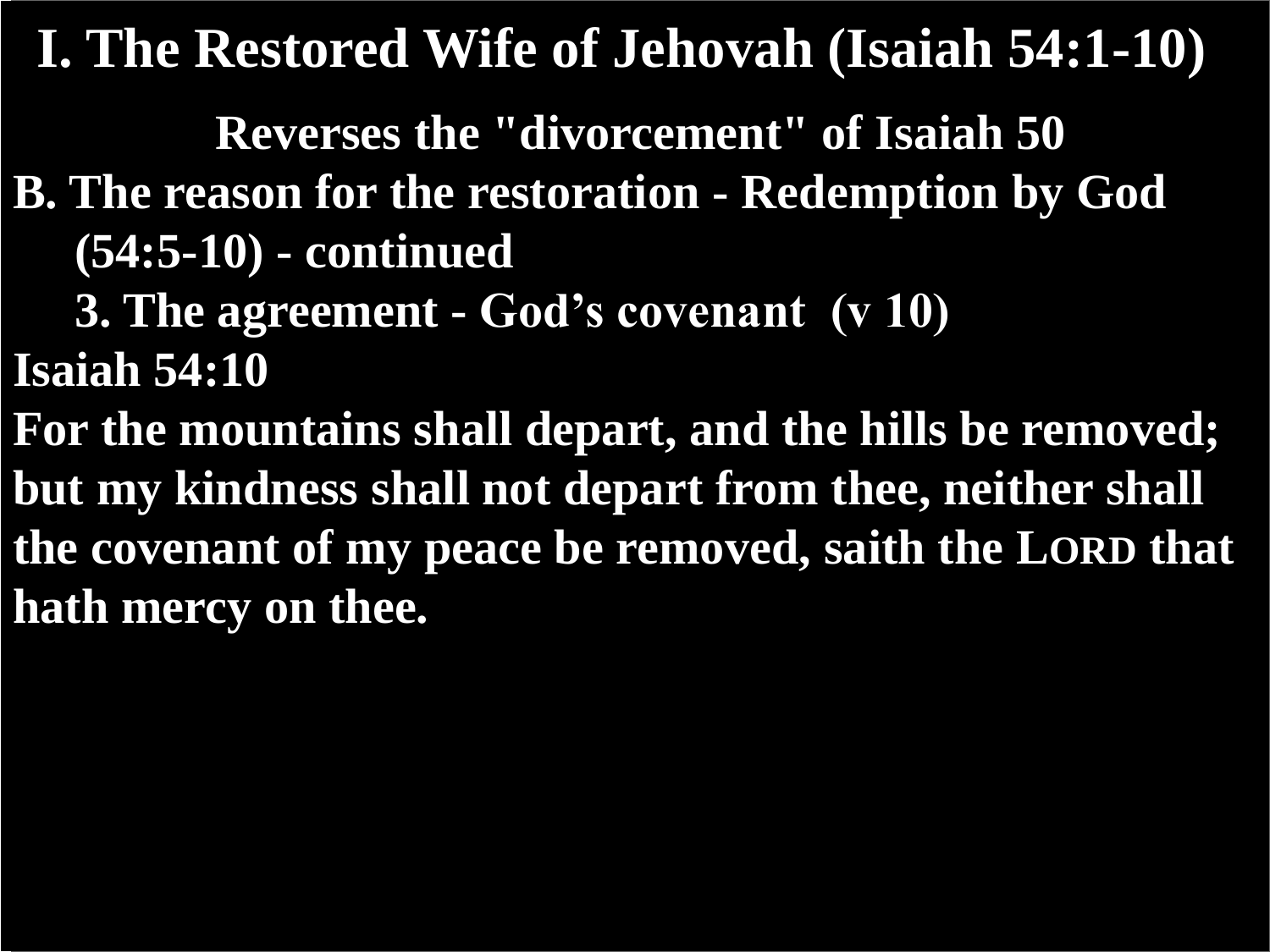- **A. Tribulation ended (54:11-12) Isaiah 54:11-12**
- **11 O thou afflicted, tossed with tempest, and not comforted, behold, I will lay thy stones with fair colours, and lay thy foundations with sapphires.**
- **12 And I will make thy windows of agates, and thy gates of carbuncles, and all thy borders of pleasant stones.**
- **2 Corinthians 4:17**

**For our light affliction, which is but for a moment, worketh for us a far more exceeding and eternal weight of glory;**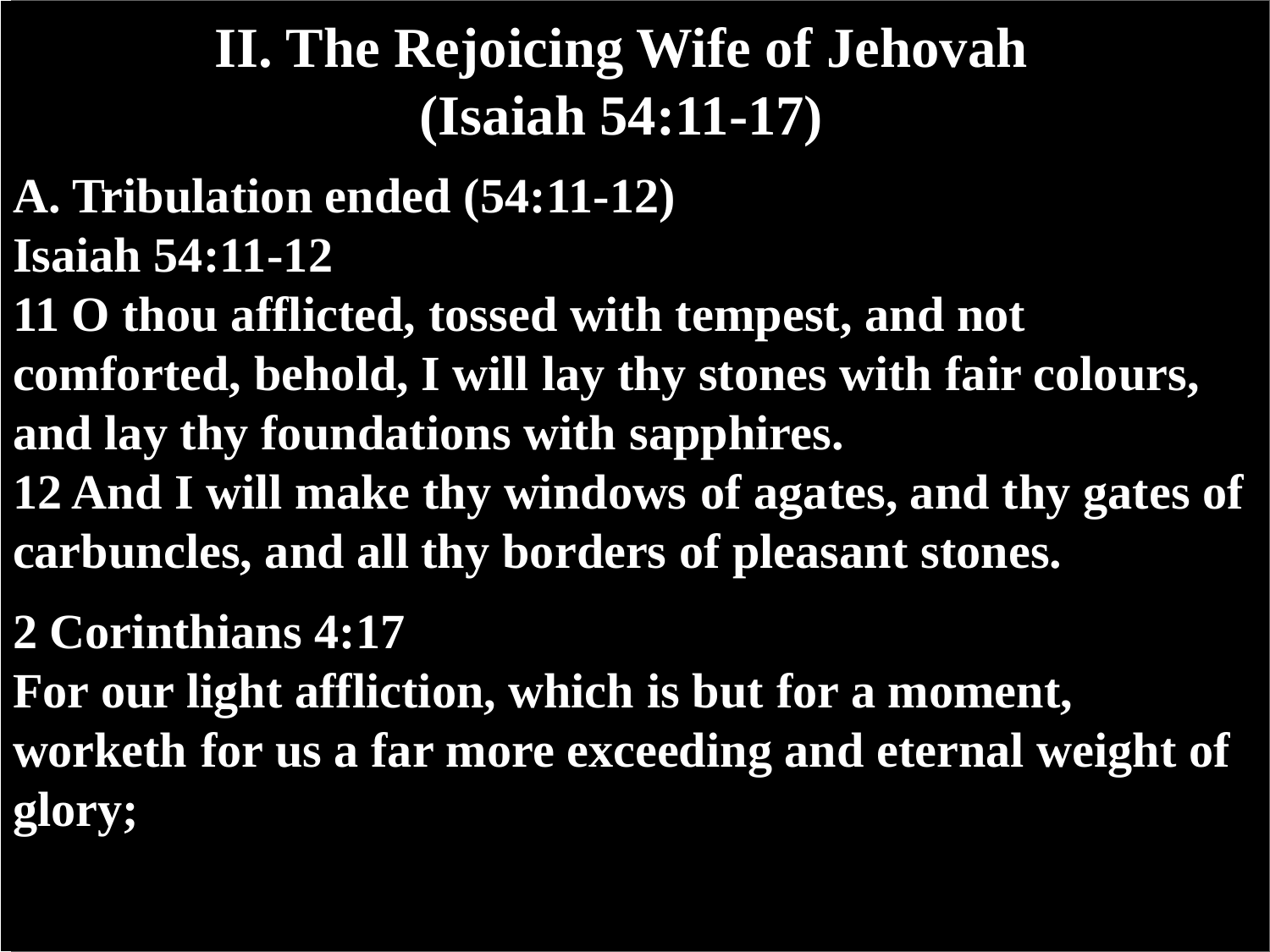- **B. Blessed by God (54:13-14) Isaiah 54:13-14**
- **13 And all thy children shall be taught of the LORD; and great shall be the peace of thy children.**
- **14 In righteousness shalt thou be established: thou shalt be far from oppression; for thou shalt not fear: and from terror; for it shall not come near thee.**
	- **1. Taught of the Lord**
	- **2. Peace of thy children**
	- **3. Righteousness established**
	- **4. Fear abolished**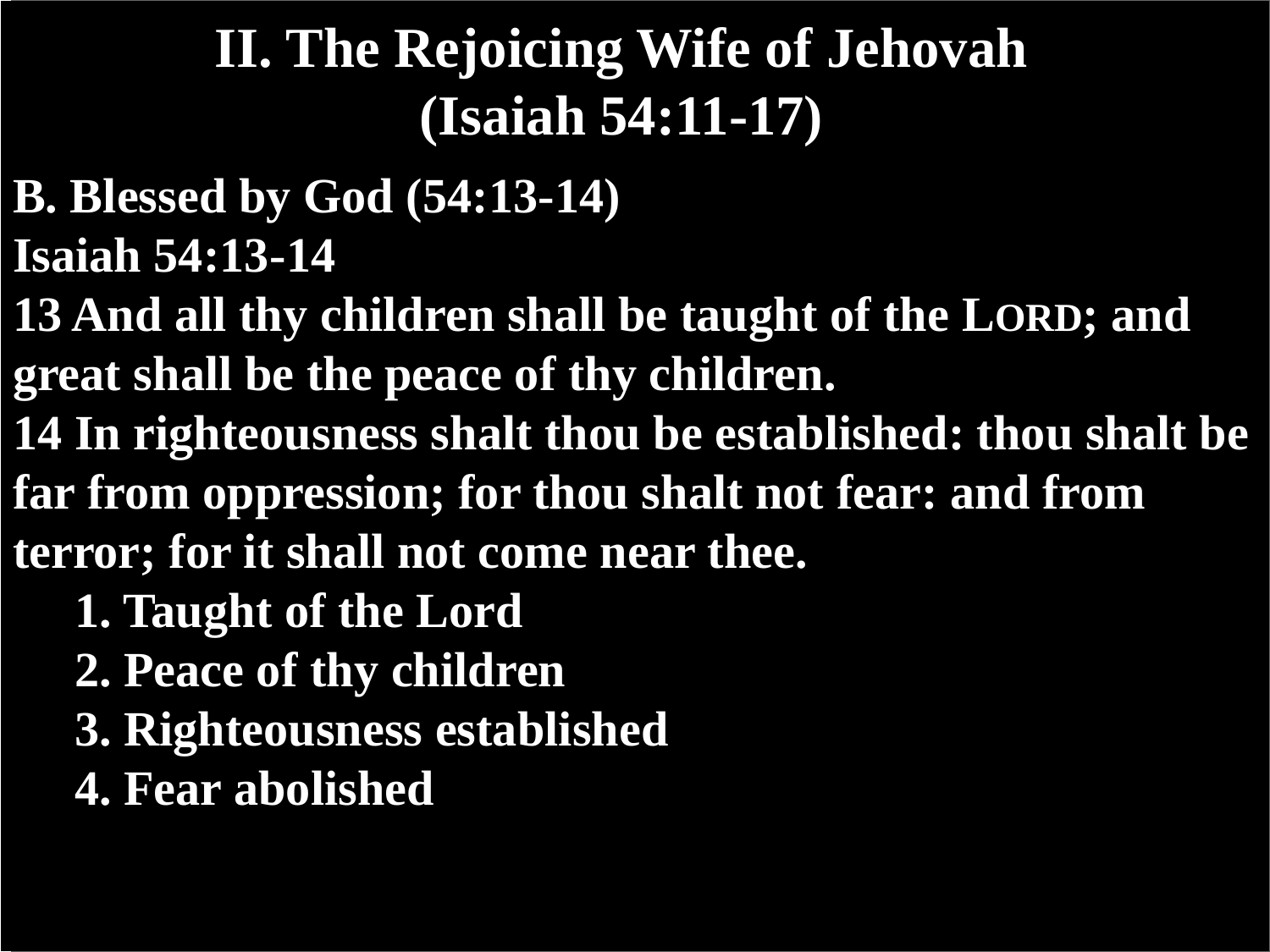**C. Protected by God (54:15-17) 1. A twofold proclamation against your enemies (vv 15-16)**

 **a. They gather on their own (v 15) Isaiah 54:15**

**Behold, they shall surely gather together, but not by me: whosoever shall gather together against thee shall fall for thy sake.**

 **b. They do themselves in on their own (v 16) Isaiah 54:16**

**Behold, I have created the smith that bloweth the coals in the fire, and that bringeth forth an instrument for his work; and I have created the waster to destroy.**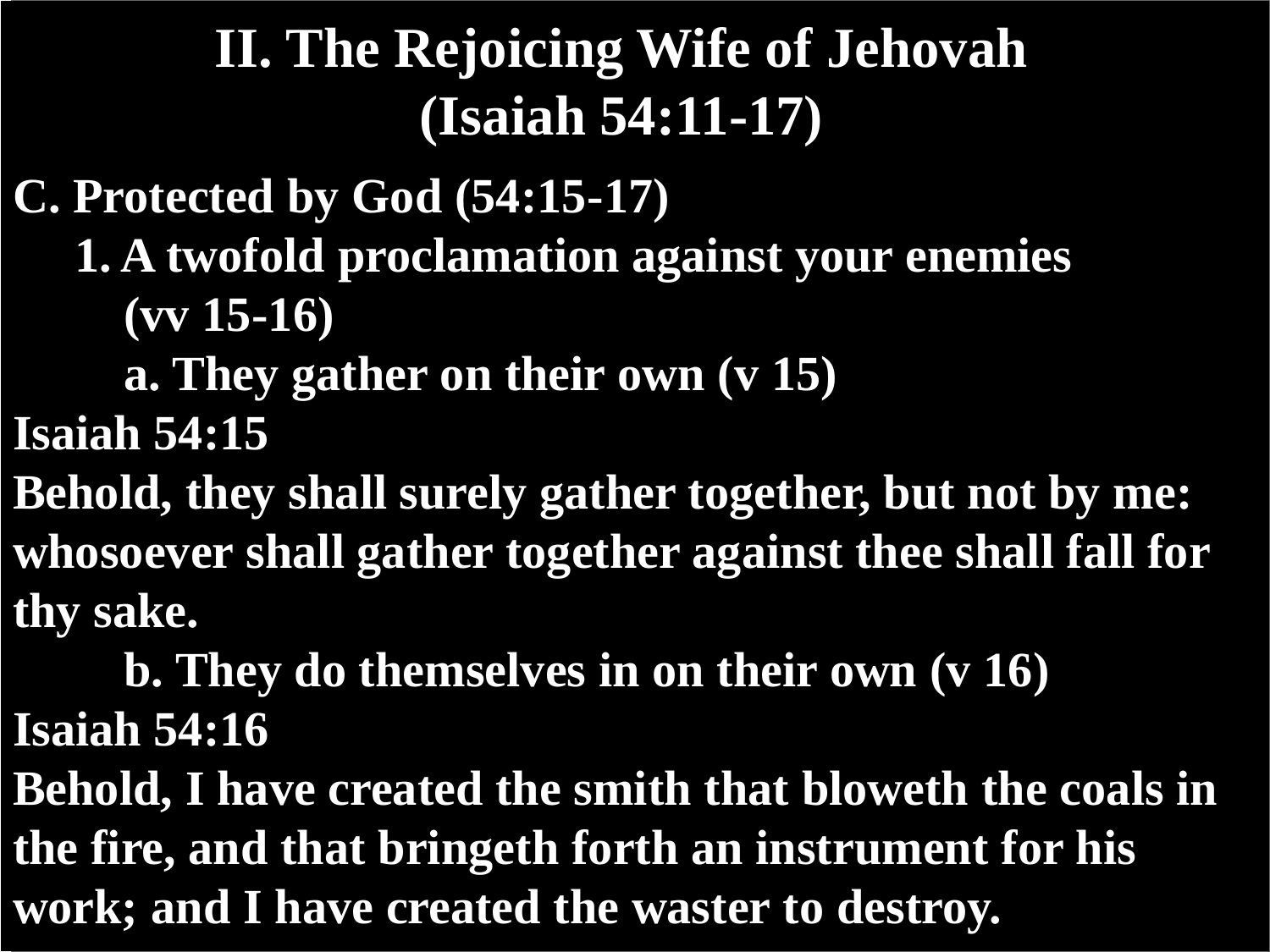**C. Protected by God (54:15-17) - continued 2. A twofold promise to God's servants (v 17) Isaiah 54:17**

**No weapon that is formed against thee shall prosper; and every tongue that shall rise against thee in judgment thou shalt condemn. This is the heritage of the servants of the LORD, and their righteousness is of me, saith the LORD.**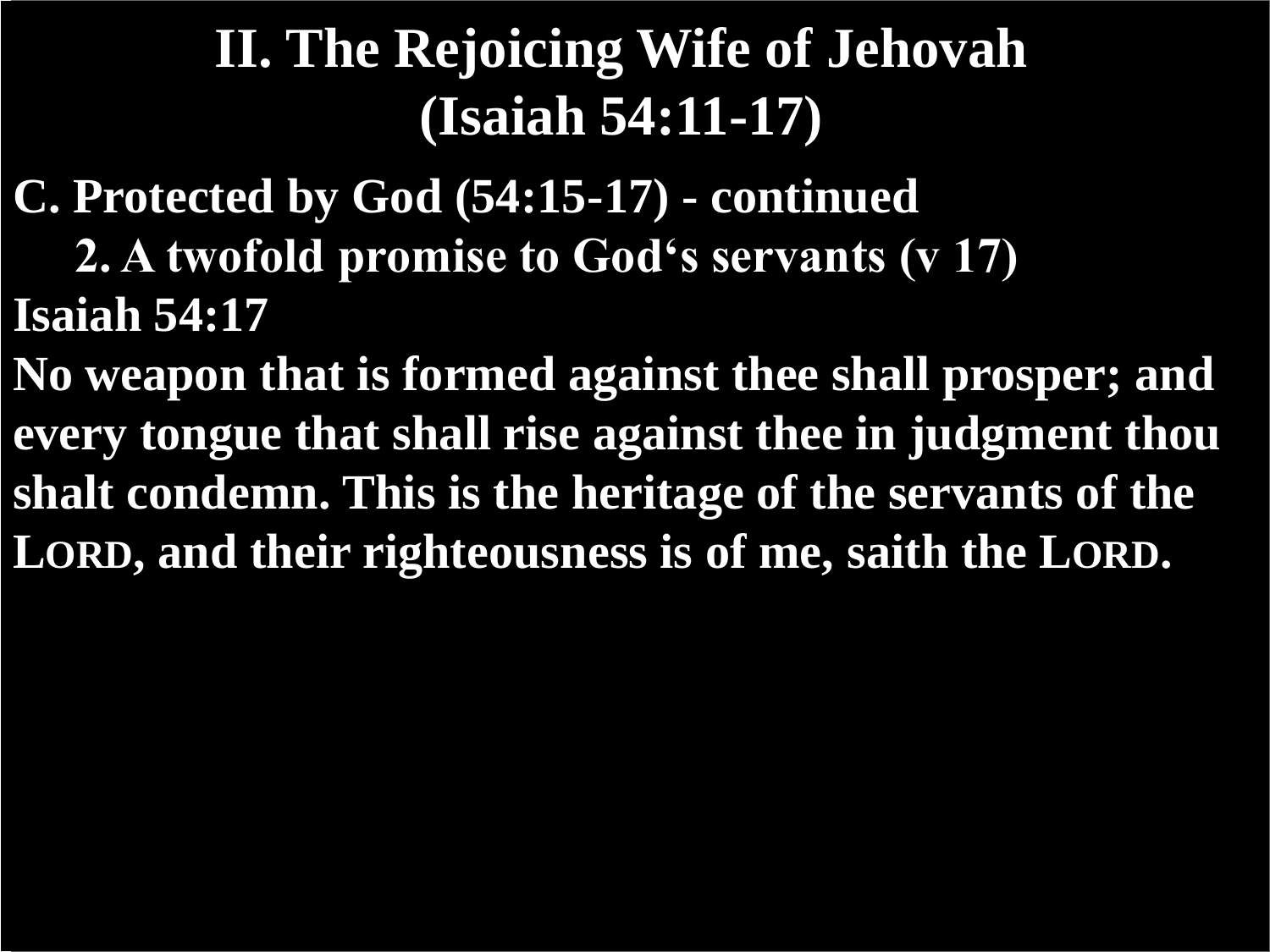- **C. Protected by God (54:15-17) - continued 2. A twofold promise to God's servants (v 17) a. No weapon formed against you shall prosper b. Every tongue against thee in judgment thou shall condemn**
- **1 John 5:4-5**
- **4 For whatsoever is born of God overcometh the world: and this is the victory that overcometh the world, even our faith.**
- **5 Who is he that overcometh the world, but he that believeth that Jesus is the Son of God?**